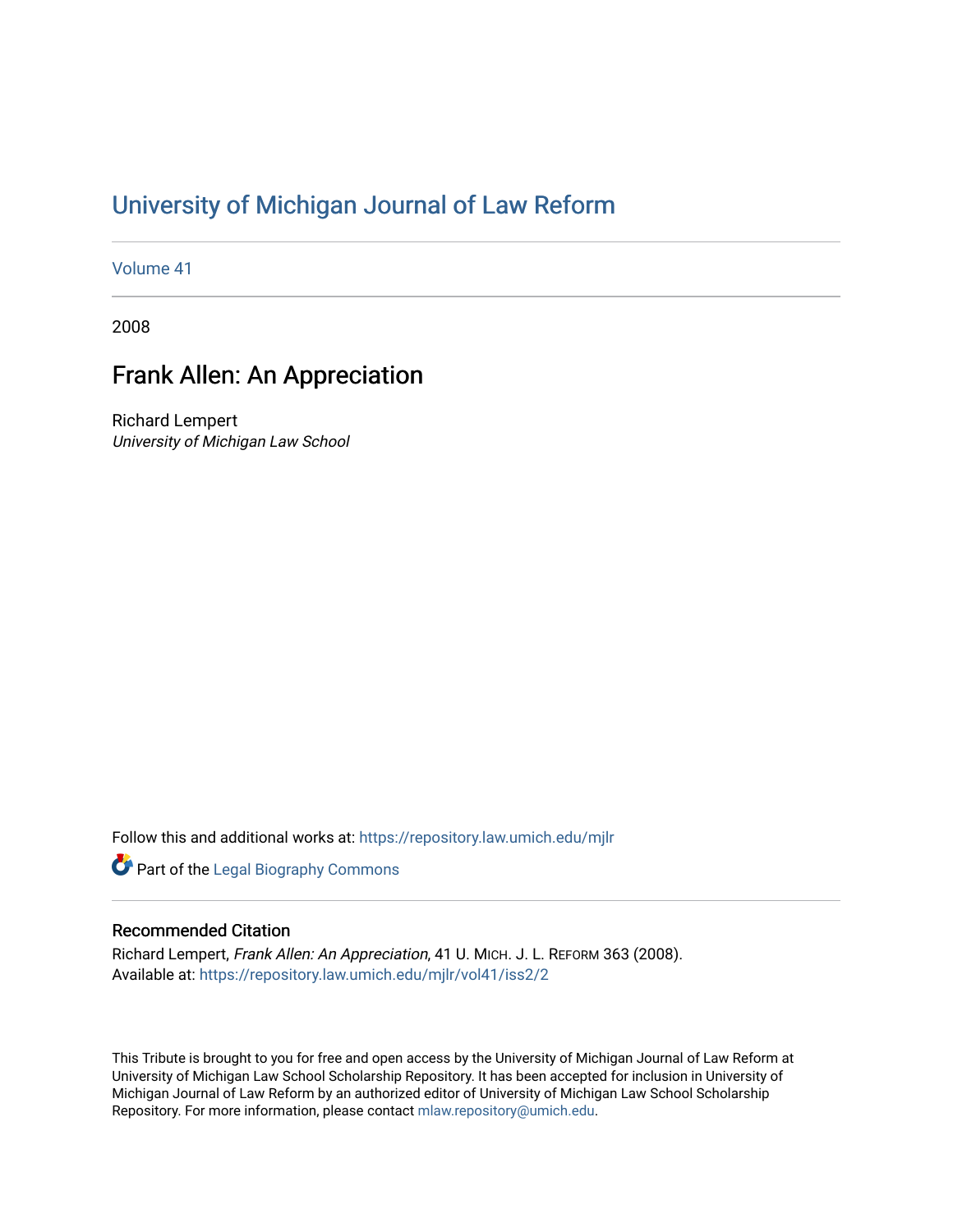## Richard Lempert\*

Francis Allen was the Dean who hired me. First deans are, in their own way, as memorable as first kisses; they set expectations for all that follows. The expectations that Frank Allen set were high indeed. In this young professor's mind **(I** was 24 when I received my offer; 25 when I joined the faculty) he embodied what **I** still regard as the two most important academic virtues: scholarship and decency. These virtues combined to make him, at the time he accepted the Michigan deanship, perhaps the nation's most powerful voice for criminal justice reform and the country's leading scholar of criminal procedure, or so I was told in my first year **by** a visiting specialist in this area. Later, when he left the deanship, generations of students would directly benefit from Frank's virtues, as he not only stepped gracefully into a teaching role but also became, almost immediately, one of those professors whom students universally acclaim as "special."

**I** was 25 years old, smart enough perhaps, but knowing little (as **I** now realize) about how the world operated and even less about the norms and inner workings of the academic world. Yet Frank listened to, and sometimes even sought out, my opinions. There was no higher form of flattery and no better way to give a young faculty member confidence in his chosen career or make him feel more at home in his chosen academic institution. But Frank did more. He facilitated my efforts to finish a Ph.D. in sociology while teaching in the law school, allowed me to teach the courses that most interested me, and encouraged my scholarship without ever making me feel stressed by pressures to produce. I never talked to him about salary issues. I didn't dare, for he always gave me raises that were far more than I thought I deserved—yet another way to make a young teacher feel confidence in himself.

There was also the social side to Frank's deanship-the parties he gave, and not just the large ones to welcome the school year or celebrate its ending, but smaller gatherings, with only a few couples, where one could really talk. These were occasions to pick up personal tidbits, like the fact that Frank was a mystery fan, who often read late into the evening. (I didn't have to feel guilty about my own frivolous reading!) Frank's wife, June, was as important to

Eric Stein Distinguished University Professor of Law and Sociology, University of Michigan Law School.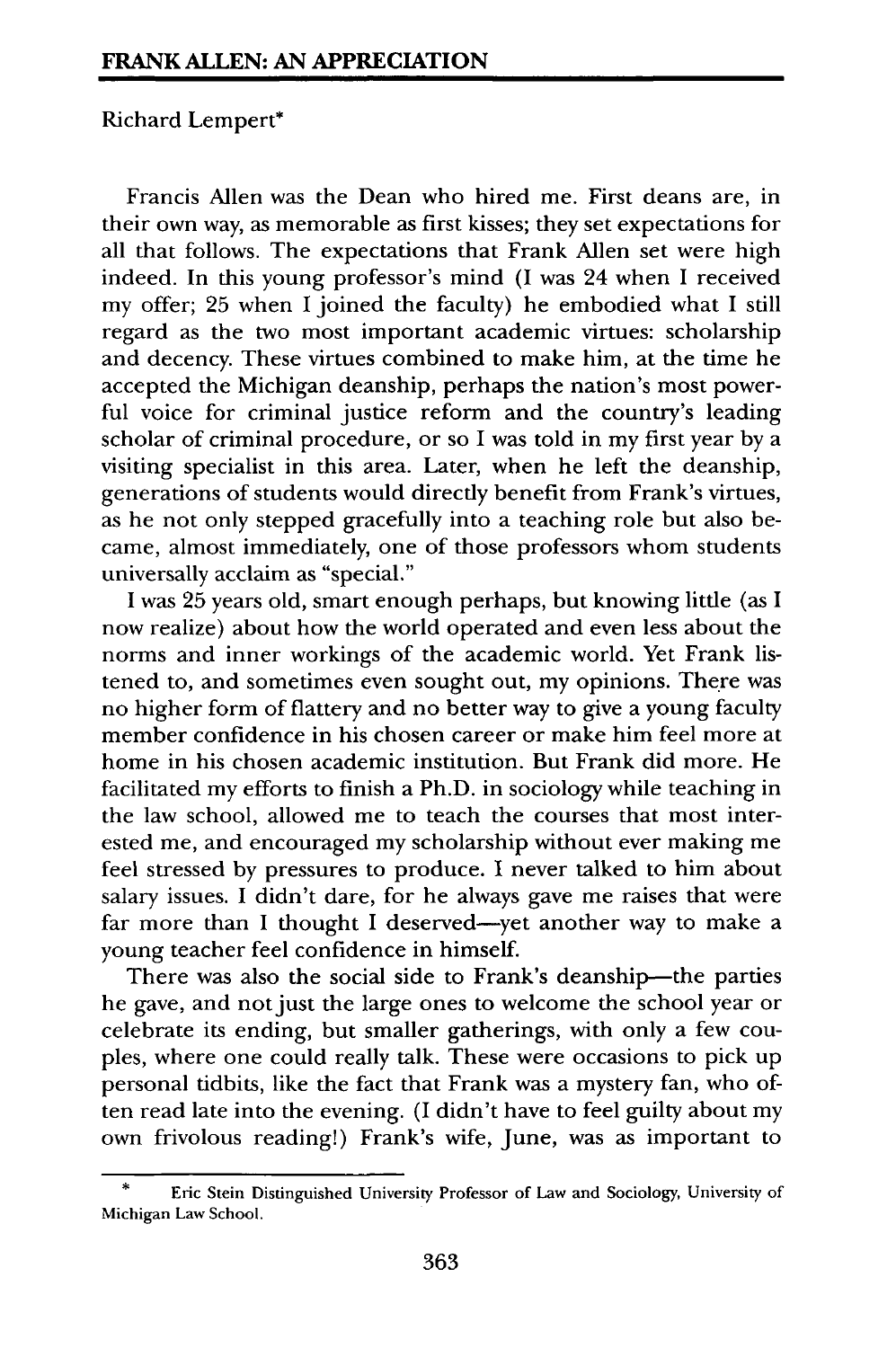these gatherings as Frank. Her grace and warmth were much of what made these evenings special. She and Frank made sure that not only I, but also my wife Cynthia, felt welcomed into and, indeed, an integral part of a warm law school community.

Frank and June and Cynthia and I had one special connection. Their first grand daughter was born not too long before my daughter Leah was born, revealing that we four had yet another interest in common. We all loved little girls. I can still see Frank taking Leah on his knee and reciting, as I had seen him do with his own granddaughter:

This is the way the ladies ride. Trot, trot, trot, trot. (Gentle raising and lowering his knees.)

This is the way the gentlemen ride.

Trim, trim, trim, trim. (Slightly faster raising and lowering of the knees.)

This is the way the farmers ride.

Hobbeleygee, hobbeleygee. (Lowering and raising first one knee and then the other, suggesting the uneven feeling of riding in a farm wagon.)

This is the way the clowns ride, clowns ride... Wheeeeeeeeeeeeeee! (More rapid raising and lowering of the knees followed by dipping the child-all the while carefully holding her head-toward the ground and then lifting her up again, followed by a child's laughter and squeaks of "more, more.")

\* \* \*

I think all Deans are confronted, at least once in their terms, by a nightmare problem, not necessarily the worst thing that can happen but one which could hardly be better designed to cause them more personal anguish. For Frank this was student radicalism: for affirmative action and against the Viet Nam war. Frank, so far as I could tell, was completely sympathetic to the values the students were espousing and deeply opposed to the disruptive tactics that some students used to espouse them. These tactics violated Frank's core commitments to the kind of open discourse that an academic community had to be about, and his anguish, I expect, was exacerbated by the fact that, wiser than the students, Frank knew these tactics wouldn't help. Perhaps because I was of this generation and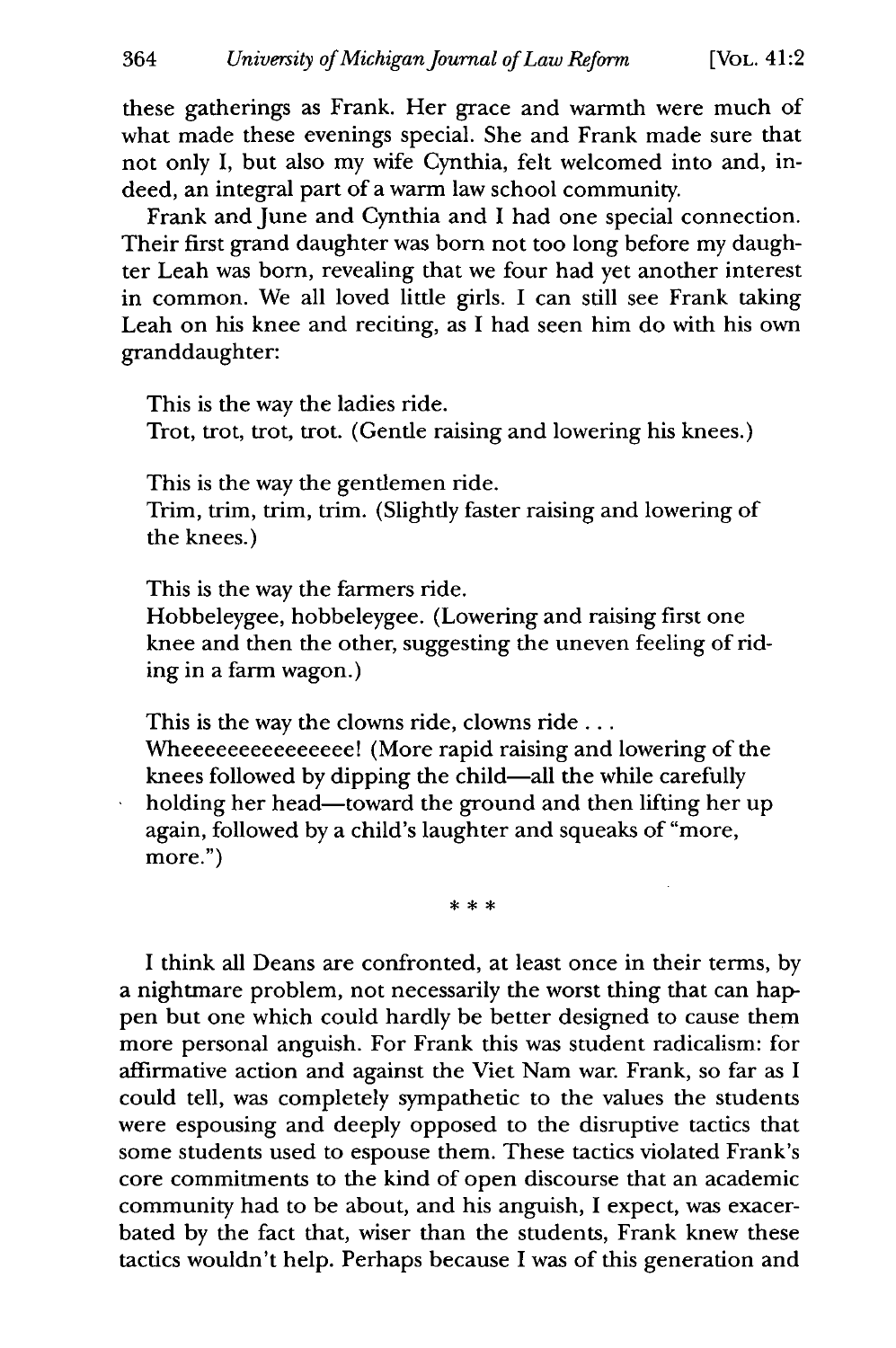shared these "radical" values, Frank often consulted me about how he might best respond to particular confrontations, and he let me know his thinking, seeking feedback. My recollection is that almost always Frank's instinctive response—the statement that in his gut he wanted to make-would be a mistake; his proposed actions or statements would have fanned rather than put out flames. The actions and statements that Frank eventually made were, however, always the right ones. I was always pleased with his final decisions, but I have never been able to escape the feeling that the inner conflicts that Frank had to resolve in making them took a great deal out of him. Frank aged noticeably during the period of his deanship, and stopped aging for a long while after it ended, or so it seemed.

The most difficult of the matters Frank confronted was the Black Action Movement strike in, if I recall correctly, 1970. Many black students on campus and some whites thought the University's commitment to increase minority enrollment was too feeble and that without pressure nothing would be achieved. They sought a University commitment to ten percent black enrollment and believed that demonstrating, sometimes in ways that involved physical threats or otherwise crossed the lines between legal and illegal, was a way to achieve it. Several of the leaders of this movement were law students, and the law school was a particular target, not only of picketing and protest but, on at least one occasion, of classroom invasion and disruption.

Part of the resolution of this conflict was agreement by the University to set a *goal* of ten percent black enrollment, and each of the University's schools was asked to endorse this goal. For the law school, endorsement should have been easy, because the law school already had this goal-the faculty under no pressure from its students but believing in the need to produce minority lawyers-had established an affirmative action program and a goal of ten percent black enrollment a year or two earlier. However, the law faculty was deeply principled, and many faculty who had voted for the school's minority enrollment goals believed that the student conduct that had led to the University's agreement so violated core principles of academic discourse that it should not appear to be rewarded. They refused to approve a goal, even one they had already shown they believed in, in apparent response to coercion. Frank might well have been of this number were he an ordinary faculty member, and he clearly understood and respected this position. However, he also had a larger vision of what was needed for the University to move on, and his views of the student's conduct